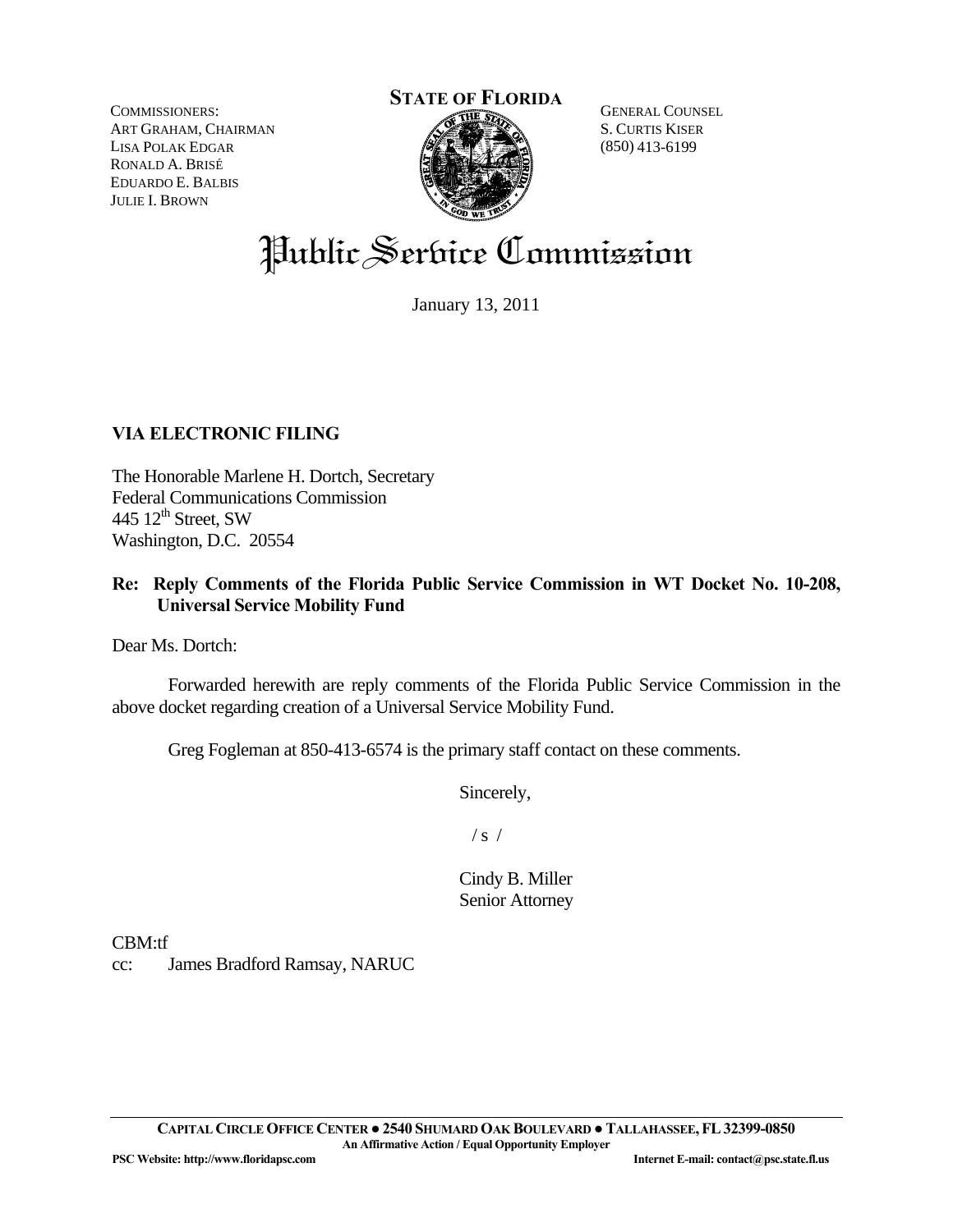**Before the Federal Communications Commission Washington, D.C. 20554** 

> **) ) ) ) ) )**

| In the Matter of         |  |
|--------------------------|--|
| Universal Service Reform |  |
| <b>Mobility Fund</b>     |  |

WT Docket No. 10-208

# **REPLY COMMENTS OF THE FLORIDA PUBLIC SERVICE COMMISSION**

#### CHAIRMAN ART GRAHAM

COMMISSIONER LISA POLAK EDGAR

COMMISSIONER RONALD A.BRISÉ

COMMISSIONER EDUARDO E.BALBIS

COMMISSIONER JULIE I.BROWN

January 13, 2010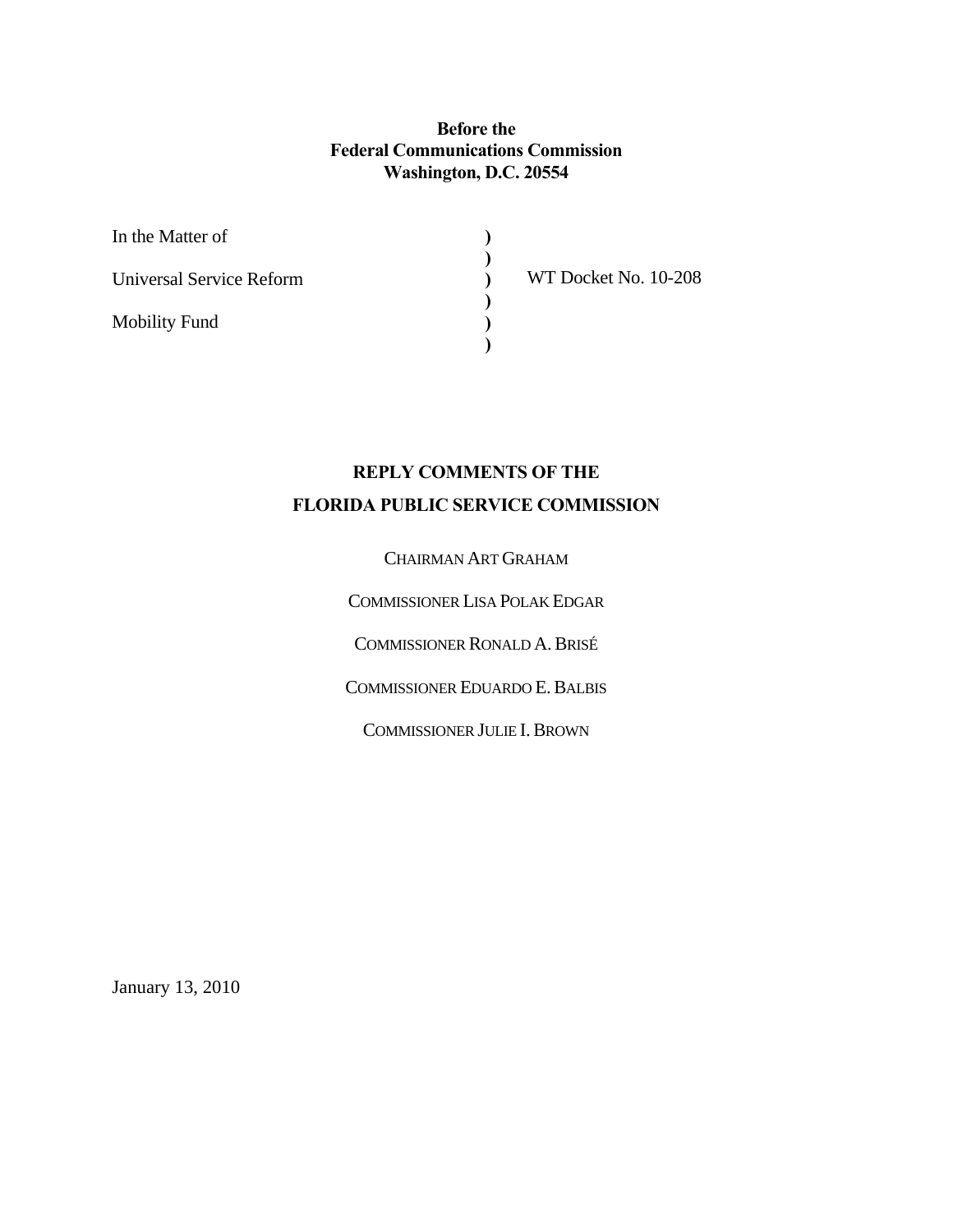#### **INTRODUCTION**

The Florida Public Service Commission (FPSC) submits these reply comments in response to the Notice of Proposed Rulemaking (NPRM) released by the Federal Communications Commission (FCC) on October 14, 2010.<sup>1</sup> In general, the FCC seeks comment on creation of a Mobility Fund. The proposed Mobility Fund would provide non-recurring support to providers to deploy 3G (3rd generation wireless services) or better mobile networks to areas where it is not currently available, consistent with the recommendations of the National Broadband Plan. The FPSC supports reallocation of reclaimed high-cost support to expand the availability of broadband services in areas where there are none or where such services are deemed to be inadequate. The FPSC believes that the Mobility Fund has the potential to meet this objective. We support the creation of the Mobility Fund only under the conditions that it uses reclaimed support, is non-recurring in nature, and does not increase the overall size of the fund. However, we believe that prior to distributing universal service support through the Mobility Fund, the FCC must first make a determination of the extent to which the four statutory criteria established in the Telecommunications Act (Act) are satisfied by mobility services. $2$ 

#### **DEFINITION OF SUPPORTED SERVICES**

 Section 254 of the Act defines universal service as "an evolving level of telecommunications services."<sup>3</sup> The Act specifies four criteria that the Universal Service Joint Board and FCC should consider when determining if a service should be included within the definition of supported services. Those criteria the FCC must consider include that the services:

(A) are essential to education, public health, or public safety;

1

<sup>&</sup>lt;sup>1</sup> FCC, Notice of Proposed Rulemaking, FCC 10-182, WT Docket No. 10-208, released: October 14, 2010.

<sup>&</sup>lt;sup>2</sup> 47 U.S.C. § 254(c)(1).

 $3$  Ibid.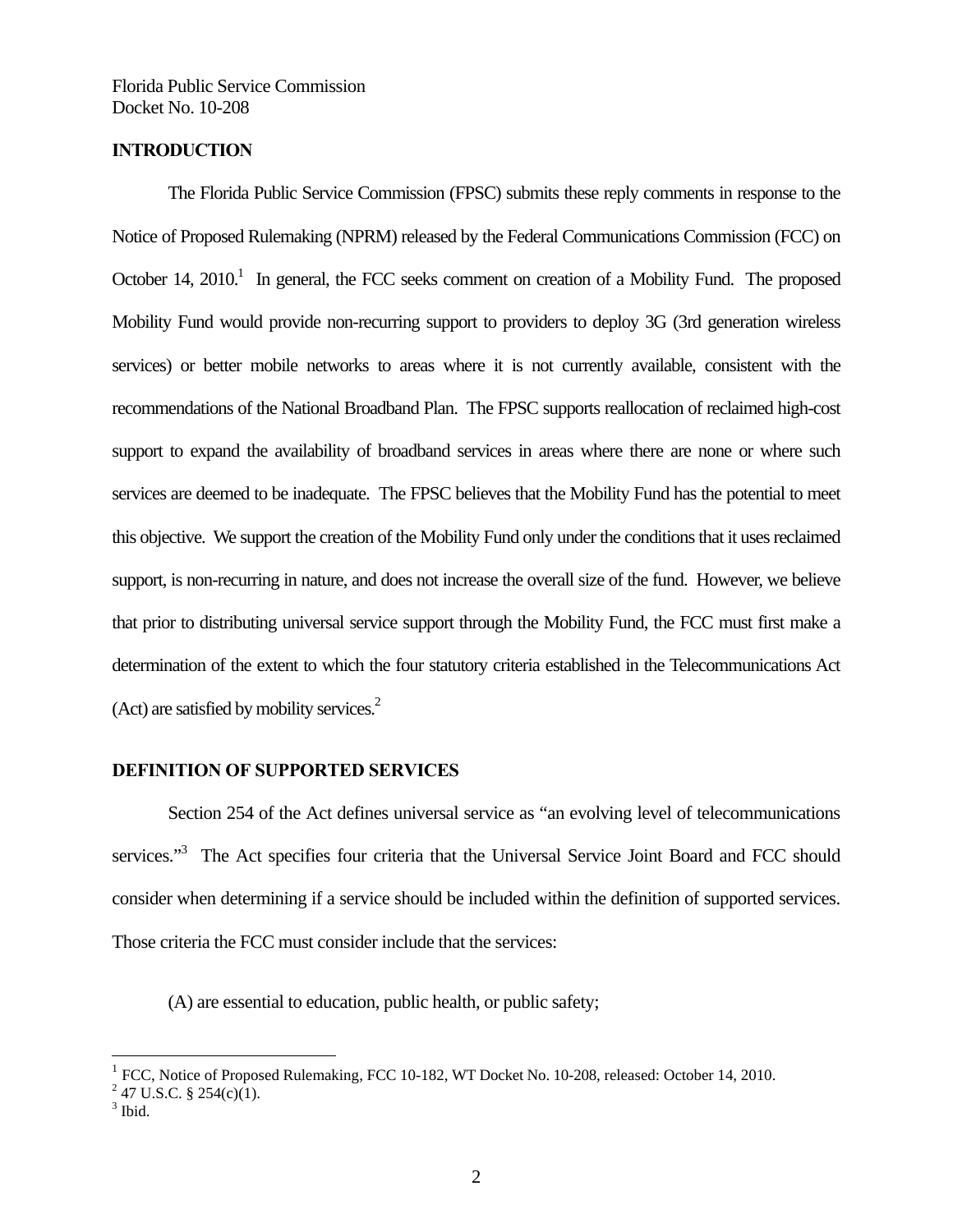(B) have, through the operation of market choices by customers, been subscribed to by a substantial majority of residential customers;

(C) are being deployed in public telecommunications networks by telecommunications carriers; and

(D) are consistent with the public interest, convenience, and necessity. $4$ 

 In November 2007, the Universal Service Joint Board recommended expanding the definition of supported services to include mobile services.<sup>5</sup> Its recommendation was focused on wireless voice services to unserved areas.<sup>6</sup> The Joint Board also recommended that broadband services be supported but did not specify what speed constitutes broadband.<sup>7</sup> For these reasons, we believe that the FCC must first formally conclude that 3G mobility broadband services also meet the required standards in the Act. Absent such a record-based finding, the FCC's authority to implement the proposed Mobility Fund may not be legally sustainable. This position is consistent with the comments of the National Association of State Utility Consumer Advocates.<sup>8</sup>

#### **MOBILITY FUND STRUCTURE**

 As proposed, the Mobility Fund would utilize reverse auctions, in which the potential providers of service in identified unserved areas compete for support from the Mobility Fund. Only the winner of the auction would receive support for a given geographic area. According to the draft rules, support would be disbursed in three stages. In the first stage, one third of the total amount of

 $\overline{a}$ 

 $4$  Because Section 254(c)(1) uses the verb "consider," the FPSC continues to believe that the Act affords the FCC and the Joint Board flexibility in expanding the definition of supported services to include services that do not meet all four criteria. Comments of the FPSC to the FCC in CC Docket 96-45, filed on April 11, 1996, October 22, 2001, and April 14, 2003.

 $5$  FCC-07J-4,  $\P\P$  63-67.

 $6$  Ibid.  $\P$  16.

 $^7$  Ibid.  $\P$  72.

<sup>&</sup>lt;sup>8</sup> Comments of the National Association of State Utility Consumer Advocates, p. 3.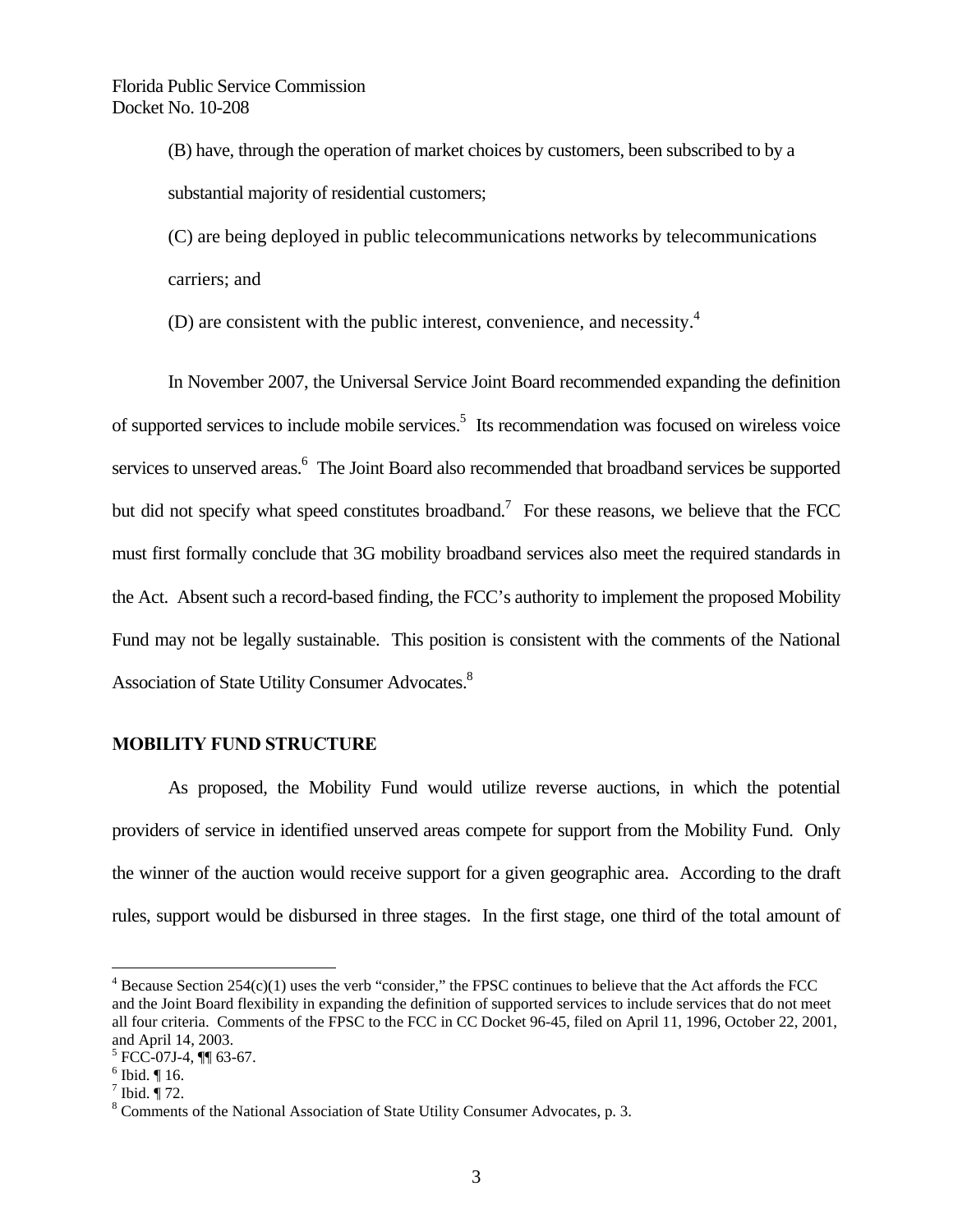support would be awarded when a wireless carrier's long-form application for support is approved. The second stage would award one-third of the total support when the wireless carrier files a report demonstrating coverage of 50 percent of the area previously deemed unserved. The final stage would award the remaining one-third of the total support once a carrier demonstrates coverage of 100 percent of the area previously deemed unserved. The FPSC supports this funding structure because it places the burden on carriers seeking support to demonstrate progress towards achieving the program objectives. The FPSC also supports capping funding for a geographic area based on the amount of support the winning wireless carrier bids in the reverse auction. This one-time support is a significant improvement over other existing high-cost programs that have become a perpetual entitlement.

#### **SUFFICIENCY OF THE MOBILITY FUND**

Several commenters, including CTIA – The Wireless Association (CTIA), California Public Utility Commission, and the Ohio Public Utility Commission (PUC), have asserted that the proposed support amount is not sufficient to meet the goals of the program. The FPSC does not believe that the program needs to be funded at such a level as to provide support for all unserved areas simultaneously. Using reverse auctions to award universal service support is something the FCC has not previously tried. The FCC should use the initial implementation period to gain experience administering such an auction and ensure accountability and transparency. By transitioning funding from existing programs to the Mobility Fund over time, we believe that the FCC will afford itself time to minimize potential waste and fraud. The FPSC opposes recommendations to increase the overall size of the federal universal service program.

As noted in the comments of the Ohio PUC, the total amount of support surrendered by Sprint and Verizon Wireless exceeds the amount of support the FCC is considering allocating to the Mobility

4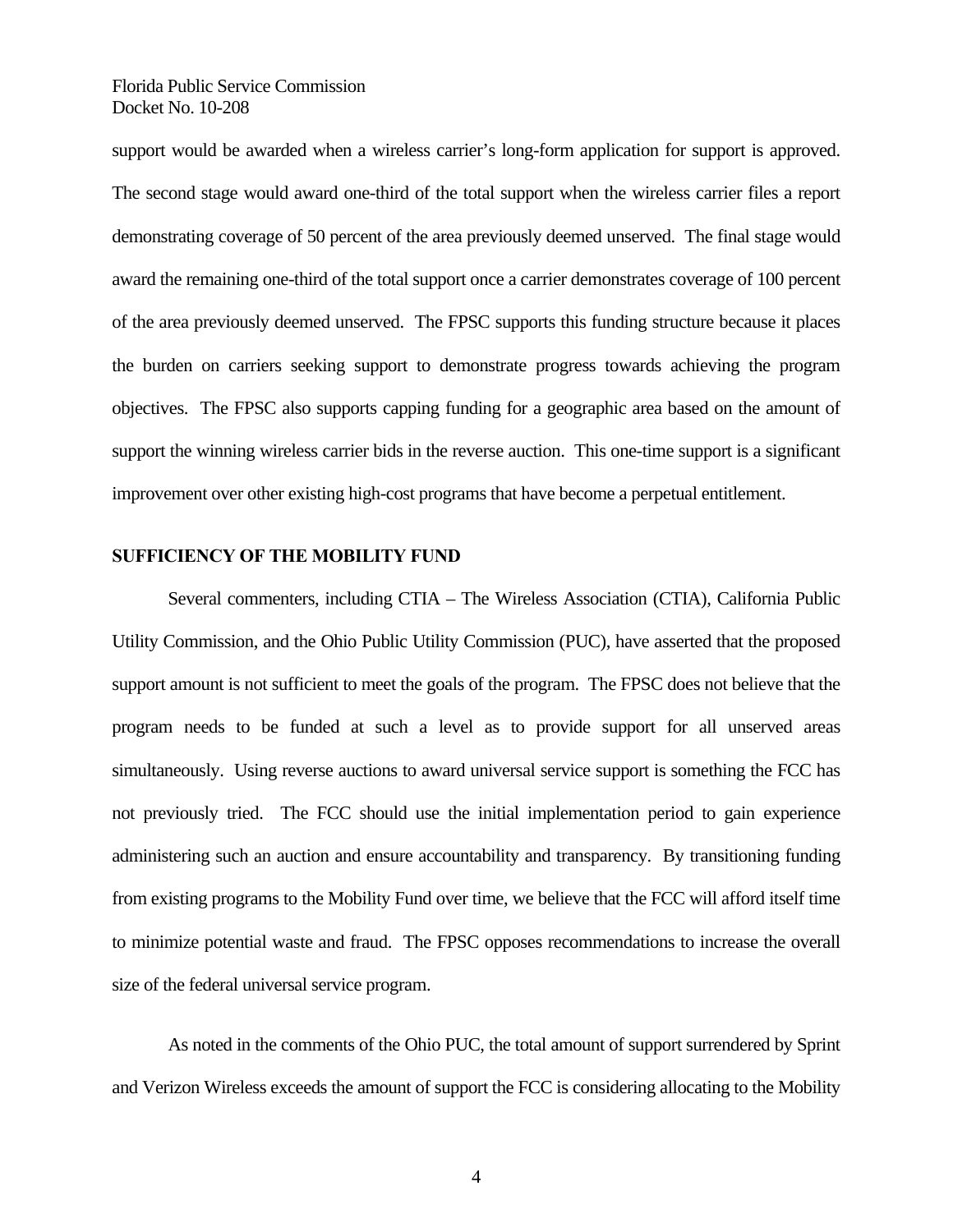Fund.<sup>9</sup> The FCC has already directed the Universal Service Administrative Company (USAC) to hold in reserve any reclaimed support and has indicated that it may use those proceeds for any number of supplemental universal service funding applications, such as indexing the current cap on the schools and libraries program.<sup>10</sup> Should the FCC be persuaded that the proposed amount of support is not sufficient, the FCC should look to use additional resources recovered from Sprint and Verizon Wireless. As the FPSC has stated in prior comments, we do not believe that funds reclaimed from the high-cost programs should be reallocated to non-high-cost universal service programs.<sup>11</sup>

Currently, the contribution factor for the first quarter of 2011 is set at 15.5 percent in order to collect sufficient funding for all of the universal service programs.<sup>12</sup> This represents a new record high assessment factor that is ultimately paid for by consumers. Any increase in the size of the Mobility Fund without a corresponding decrease within the universal service program is likely to further increase the contribution factor. Continued escalation of the size of the fund threatens the "affordability" criterion that the program was intended to safeguard. As the Tenth Circuit recognized, "excessive subsidization may affect the affordability of telecommunications services, thus violating the principle in  $\S 254(b)(1)$ ."<sup>13</sup>

#### **REALLOCATION OF SUPPORT**

 $\overline{a}$ 

Should the FCC believe that it is necessary to expand the size of the Mobility Fund, the FPSC believes that the FCC should look to reallocate funding from existing high-cost programs. Given that most of the support received by competitive eligible telecommunications carriers (CETCs) is directed

<sup>&</sup>lt;sup>9</sup> Comments of the Public Utilities Commission of Ohio, WT Docket No. 10-208, December 15, 2010.

 $10$  FCC Order and Notice of Proposed Rulemaking, FCC 10-155, Released: September 3, 2010.

 $11$  Comments of the Florida Public Service Commission, WC Docket No. 05-337 and CC Docket No. 96-45, October 21, 2010.

 $12$  The assessment factor is applied to carriers' interstate and international revenues. VoIP and wireless carriers generally are assessed based upon a safe harbor contribution factor.

Qwest Communications International v. FCC, 398 F.3d 1222, 1234 (2005).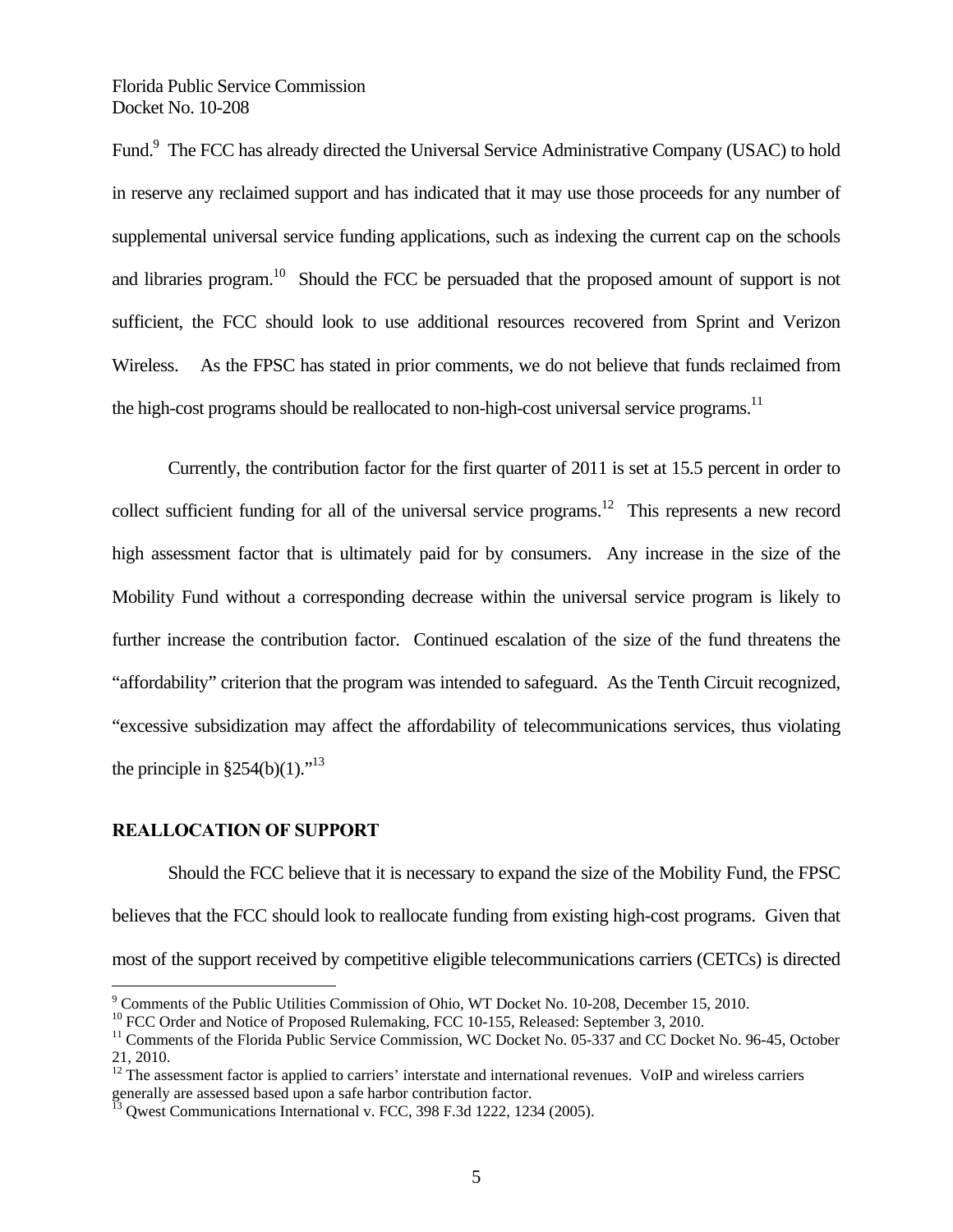to wireless carriers, we believe that phasing down support provided to CETCs is reasonable. The National Broadband Plan also recommends the phase out of high-cost support for CETCs over a fiveyear period. We agree with Verizon that the phase down of CETC support should be expedited.<sup>14</sup> The FPSC has previously proposed that the phase down of support that CETCs receive from Interstate Common Line Support (ICLS) and Interstate Access Support (IAS) should be in the first year of the five-year plan.<sup>15</sup> Both IAS and ICLS were created in order to offset a portion of a mandated interstate access charge reduction considered to be an implicit universal service fund subsidy. However, CETC interstate access rates are not regulated and CETCs were never subject to mandatory access reductions. Thus, CETCs have no need to receive access replacement-related universal service monies. Furthermore, the FCC concluded that wireless carriers (which make up the majority of CETCs) have no right to impose access charges. $^{16}$ 

#### **CONCLUSION**

 $\overline{a}$ 

 The FPSC supports the general structure that the FCC has proposed for the Mobility Fund. We believe that the proposed funding structure is reasonable because it places the burden on carriers seeking support to demonstrate progress towards achieving the program objectives. The FPSC also supports limiting the amount of funds that carriers receive based on the winning carrier's bid. We believe that this structure achieves an equitable balance between the goals of the program and the burden of funding the program. We believe that before the FCC can move forward, however, it must address its statutory responsibilities to define the services it wishes to fund though this program as a

<sup>&</sup>lt;sup>14</sup> Comments of Verizon and Verizon Wireless, WC Docket No. 05-337 and CC Docket No. 96-45, October 21, 2010.

<sup>&</sup>lt;sup>15</sup> Comments of the Florida Public Service Commission, WC Docket No. 10-90, GN Docket No. 09-51, and WC Docket No. 05-337, August 11, 2010.

<sup>&</sup>lt;sup>16</sup> Declaratory Ruling, Petition of Sprint PCS and AT&T Corp. for Declaratory Ruling CMRS Access Charges, WT Docket No. 01-316, released July 3, 2002, at ¶¶ 1, 8-9.